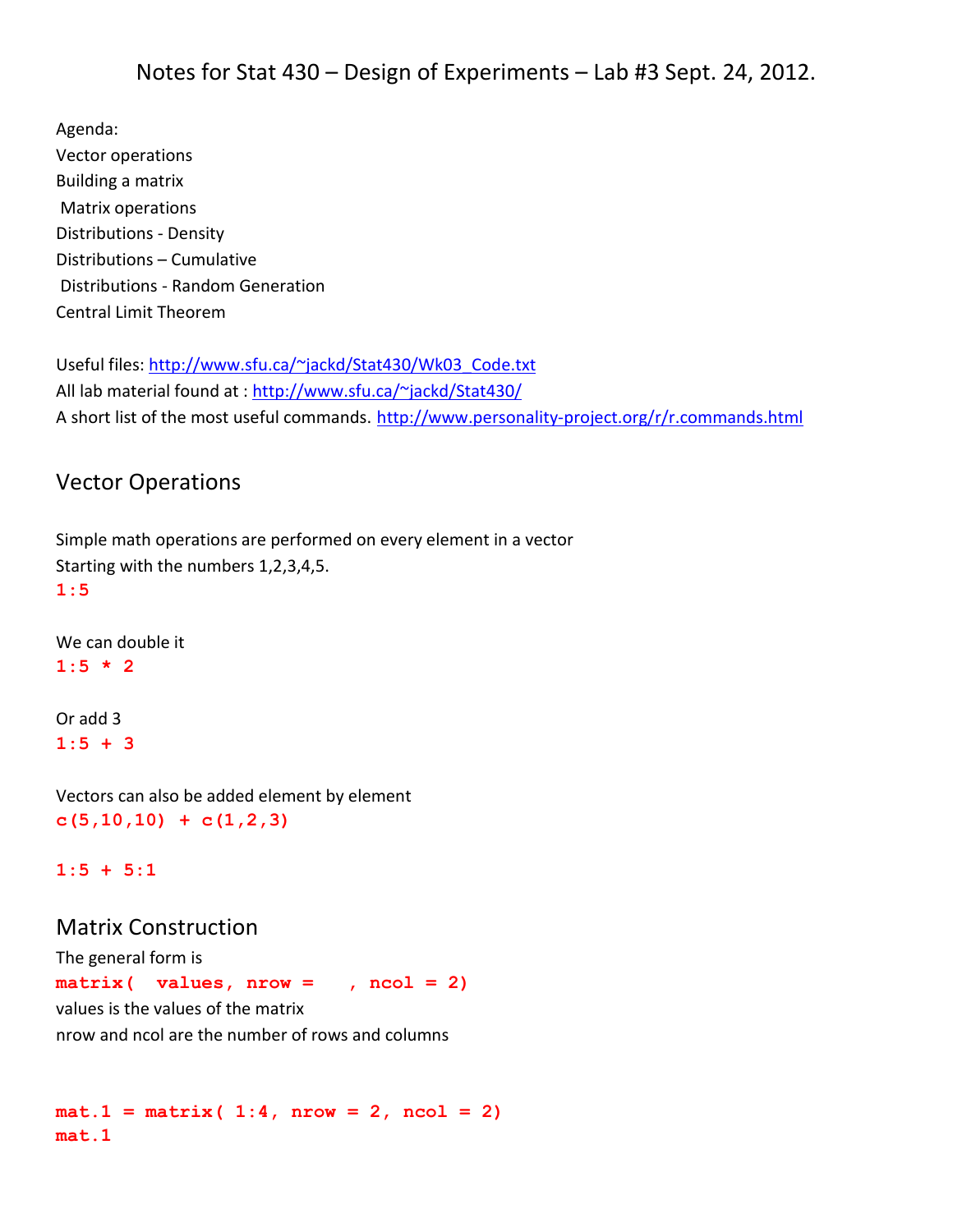If you don't put enough elements in the values part then R will repeat whatever is there until the matrix is full. **matrix(3, nrow = 2, ncol = 2)** 

You can also take the transpose of a matrix with t( name of matrix ) **t(mat.1)**

Or get the determinant **det(mat.1)**

## Matrix operations

By default matrix operations are done element by element

```
A = matrix( 1:4, nrow = 2, ncol = 2)B = matrix( 5:8, nrow=2, ncol=2)
```
This is correct for addition,

**A + B**

But it isn't how matrix multiplication is done. **A \* B**

To do a proper matrix multiplication, you need to use **%\*% A %\*% B**

We can test which one is the correct way to multiply matrices with the determinant. Recall that  $det(AB) = det(A)det(B)$ 

```
det(A)
det(B)
det (A) *det (B) ## What we should be getting
```
**det(A \* B)** ## No **det(A %\*% B)** ## Yes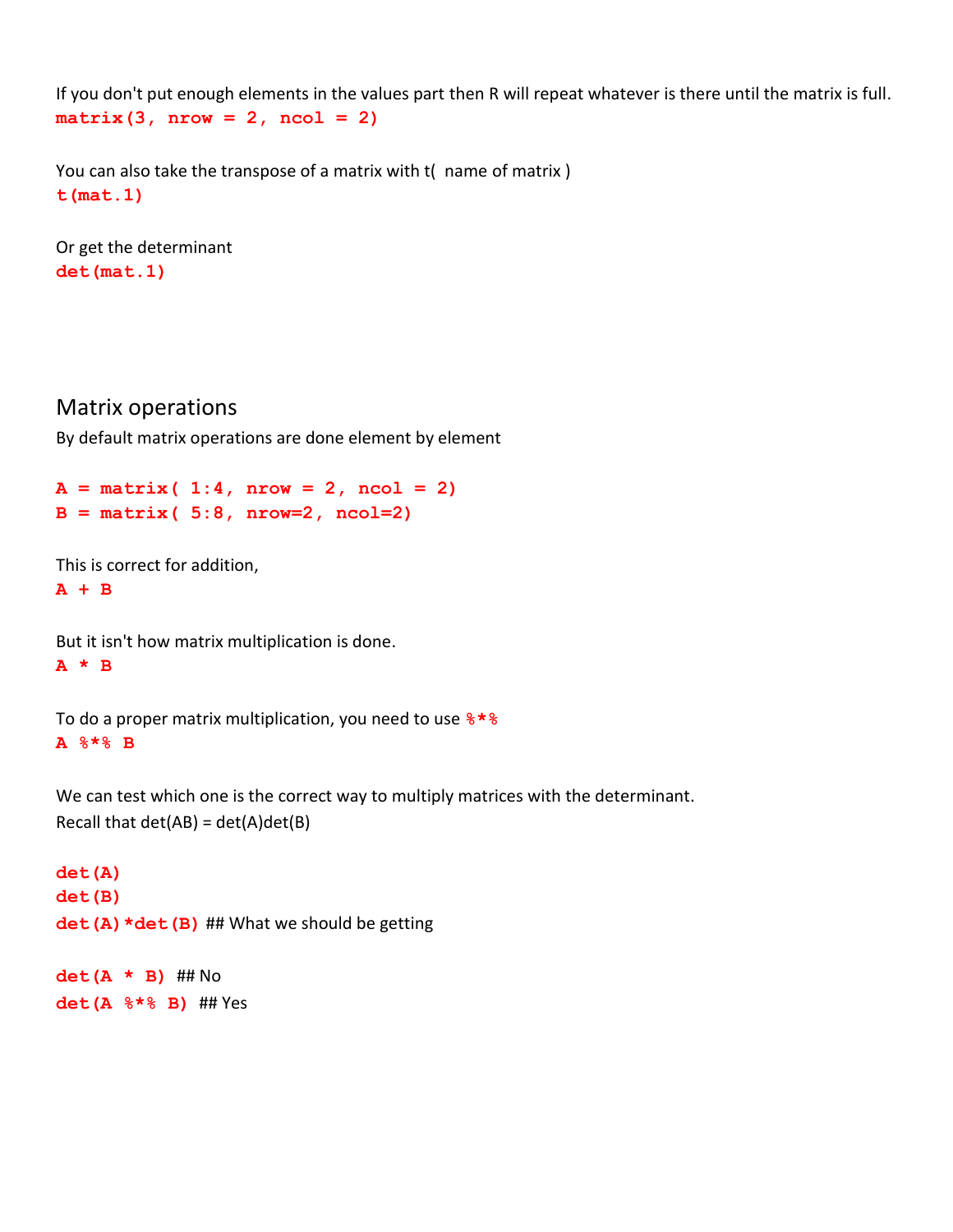# Distributions - Density

We can get their density of most of the classic distributions with functions like  $d$ norm for the normal,  $d$ pois for the Poisson, and dgeom for the Geometric.

We can get the density of a standard normal (also called Gaussian) at 0, dnorm(0)

and compare it to the density from the formula.

1 / sqrt( $2*pi$ ) \*  $exp(-0/2)$  #exp stands for "natural exponent"

We can modify it to suit a particular mean and standard deviation dnorm $(3, \text{mean}=5, \text{sd}=10)$ 

and compare it to the formula again.

 $1 / sqrt(2*pi*10^2) * exp(-3-5)^2 / (2*10^2)$ 

Other distributions have different things to set. Use the ? and ?? command if you're unsure. This is the density of a binomial, 3 successes out of 5, with chance of success 0.5. dbinom( $x=3$ , size= $5$ ,  $p=0.5$ )

Density of a Poisson, at x=4, with lambda=6 dpois $(x=4,$ lambda=6)

|        | Look up others with the ? command |                                      |         |       |
|--------|-----------------------------------|--------------------------------------|---------|-------|
| ?dbeta | ?dqamma                           | ?dt                                  | ?dchisg | ?dexp |
| ?dunif | ?dhyper                           | #That last one is the hypergeometric |         |       |

Or get the list of the ones that come with the basic R package with ?distribution

# Cumulative Distributions

Getting the cumulative distribution is especially useful for finding the p-value of something when that variable is assumed.

For example, if we were doing a t-test, and got a t-score of 2.2, with 17 degrees of freedom, we could get the p-value.

pt(2.2, df=17)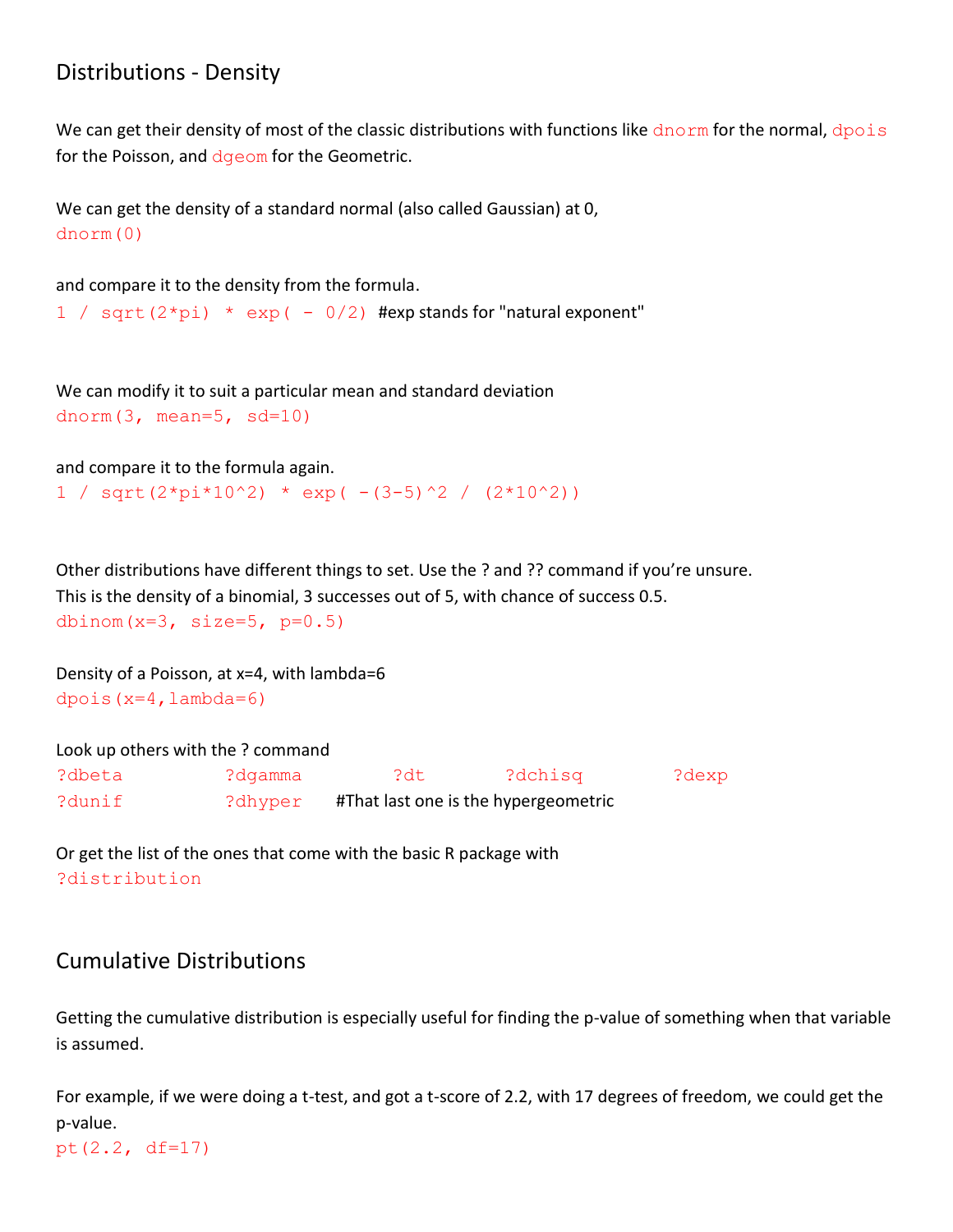The function above shows **Pr( t < 2.2).** If we wanted **Pr( t > 2.2)**, we could use the compliment property  $1 - pt(2.2, df=17)$ 

Since this is only the mass above a certain point, we can multiply it by 2 to do a two-tailed test  $2*(1 - pt(2.2, df=17))$ 

Some other tests you'll be likely to do are the Chi-squared test and ANOVA F-test

```
1 - \text{pchisq}(9, df=5)
```

```
1 - pf(4, df1=2, df2=15)
```
For the F-distribution, df1 is the numerator degrees of freedom, and df2 is the denominator degrees of freedom.

## Random number generation

Sometimes, especially when doing simulations, we'll want to randomly generate values from a distribution. For that, it's r<dist>

rexp(mean=4) rexp(mean=4)

If generating 1 value is good, generating 10 values is, like, twice as good. rpois(n=10, lambda=4)

If you generate a huge number of values, it will print them ALL to the screen unless you assign a name  $x = runif(n=1000000, min=2, max=4)$ 

x[10:20] hist(x)  $mean(x)$ var(x)  $(4 + 2) / 2$  $(4 - 2)^2$  / 12

Central Limit Theorem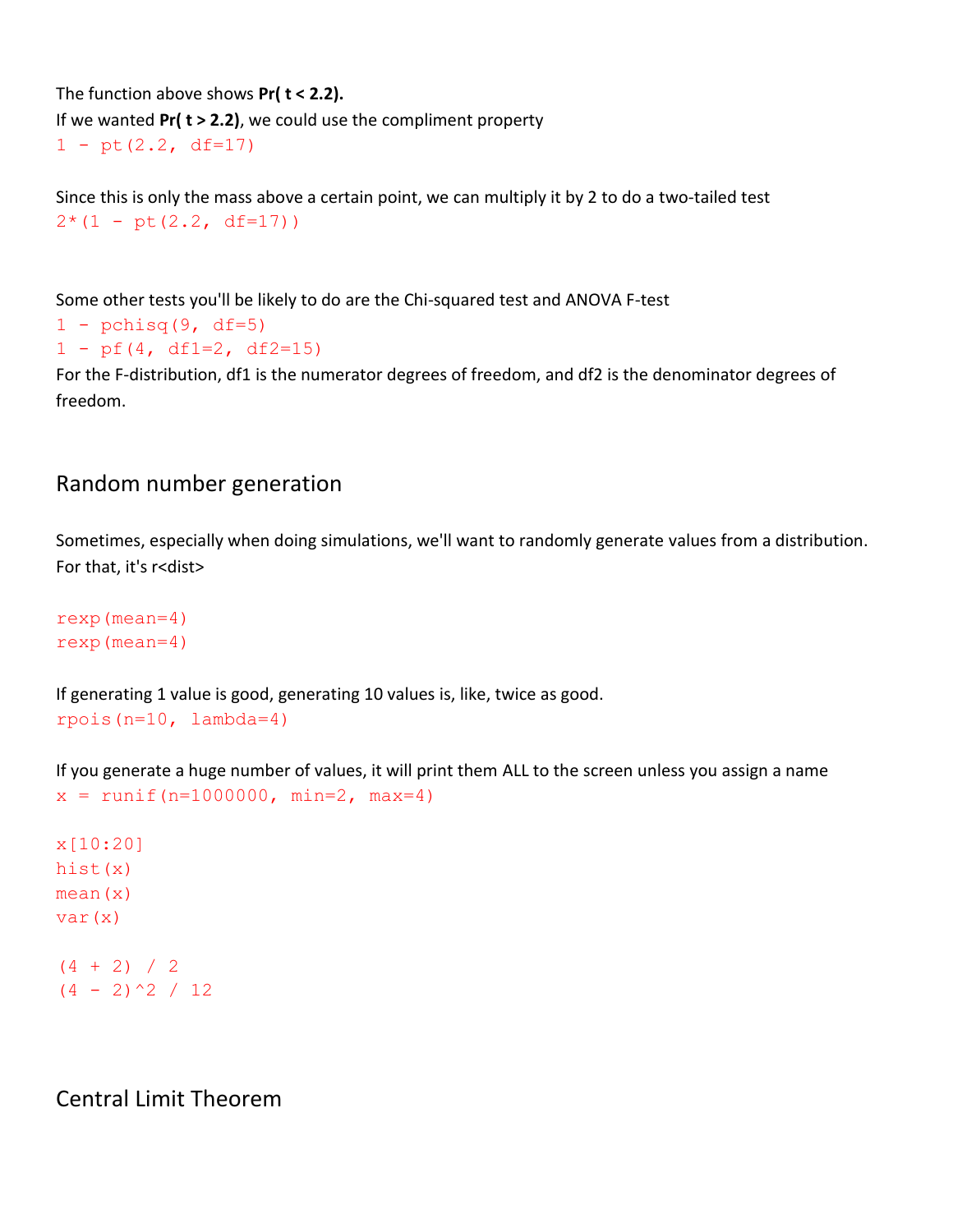We can use random generation to see what a distribution looks like

```
x = rnorm(n=100000)hist(x)
```
There are much more efficient ways to draw a distribution. The curve function lets you draw the values of a function for a range of values of x.

```
curve(dnorm(x), from = -3, to = 3)
```
Here it is again, but with less variance. curve(  $\text{dnorm}(x, \text{ sd}=0.5)$ , from=-3, to=3)

With any graph, you can put it on top of another graph (instead of making a new picture with add=TRUE)

```
curve(\text{dnorm}(x), from=-3, to=3)
curve(dt(x, df=3), from = -3, to = 3, add = TRUE)
curve( dt(x, df=10), from=-3, to=3, add=TRUE)
curve( dt(x, df=25), from=-3, to=3, add=TRUE)
```
Now that we've seen what a normal distribution looks like, we can try out the central limit theorem by simulation.

**Central Limit Theorem: As n --> infinity, the distribution of the sum (and the mean) of any distribution tends towards a normal. (If the variance is finite)**

We can do this by

- 1. Generating many sets of data from a distribution.
- 2. Getting the mean of each set.
- 3. Plotting a histogram of the means.
- 4. Comparing it to the normal distribution.

#### **First, set up a vector for the means (rep means repeat, so this is 0 repeated 40000 times)**

```
means1 = rep(0,40000)means3 = rep(0,40000)means5 = rep(0,40000)
```
#### **Then generate and get the means**

```
for(k in 1:40000)
{
     means1[k] = mean(runit(r=1)) ## From a uniform, get 1 value, then get the mean
     means3[k] = mean(runit(n=3)) ## "" 3 values
     means5[k] = mean(runit(n=5)) ##"" 5 values
}
```